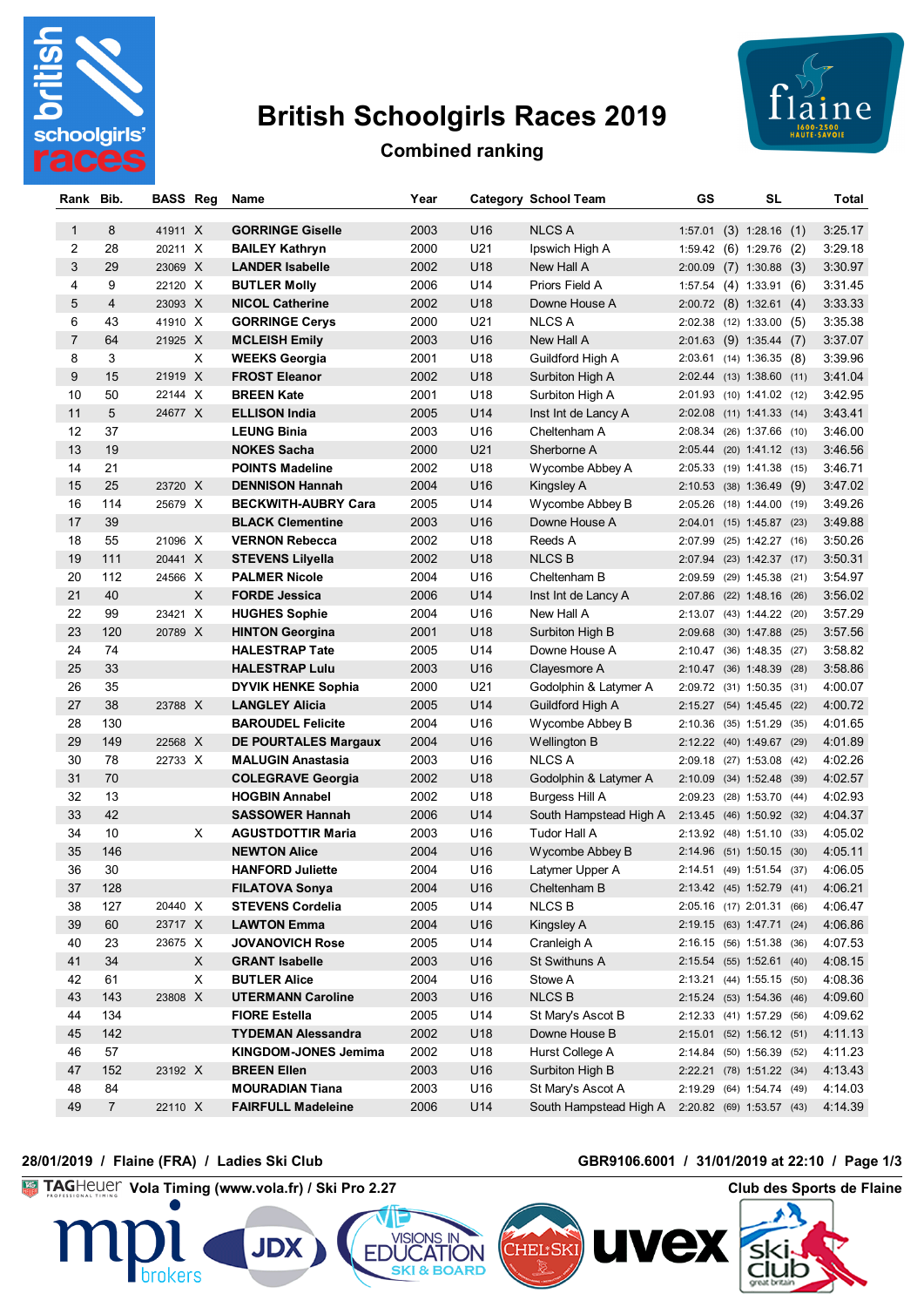### **British Schoolgirls Races 2019 Combined ranking**

| Rank     | Bib.         | <b>BASS Reg</b> |   | Name                            | Year |                 | <b>Category School Team</b> | GS | <b>SL</b>                                |       | Total   |
|----------|--------------|-----------------|---|---------------------------------|------|-----------------|-----------------------------|----|------------------------------------------|-------|---------|
|          |              |                 |   |                                 |      |                 |                             |    |                                          |       |         |
| 50       | 136          |                 |   | <b>WATKINS Katya</b>            | 2001 | U18             | Surbiton High B             |    | 2:20.16 (66) 1:54.50 (47)                |       | 4:14.66 |
| 51       | 95<br>139    | 23719 X         |   | <b>SAINSBURY Lucy</b>           | 2004 | U16<br>U14      | Kingsley A                  |    | 2:20.60 (68) 1:54.71                     | (48)  | 4:15.31 |
| 52<br>53 |              |                 |   | <b>RICHARDS CHAPATTE Marina</b> | 2005 |                 | Godolphin & Latymer B       |    | 2:18.76 (61) 1:56.69 (54)                |       | 4:15.45 |
|          | 6            |                 | X | <b>BRYER Lucy</b>               | 2004 | U16             | Wellington A                |    | 2:16.99 (58) 1:58.94 (58)                |       | 4:15.93 |
| 54       | 144          |                 |   | <b>BARINOVA Fevroniya</b>       | 2005 | U14             | Cheltenham B                |    | 2:16.20 (57) 1:59.89 (61)                |       | 4:16.09 |
| 55       | 101          |                 |   | <b>OLSOFF Celeste</b>           | 2004 | U16             | St Mary's Calne A           |    | 2:21.80 (76) 1:56.55 (53)                |       | 4:18.35 |
| 56       | 100          |                 |   | <b>LUCENET Ruby</b>             | 2004 | U16             | Latymer Upper A             |    | 2:21.18 (73) 1:59.31                     | (59)  | 4:20.49 |
| 57       | 14           |                 |   | <b>HENDERSON Cordelia</b>       | 2001 | U18             | St Mary's Ascot A           |    | 2:22.78 (83) 1:58.42 (57)                |       | 4:21.20 |
| 58       | 76           |                 |   | <b>GATHY Margaux</b>            | 2001 | U <sub>18</sub> | Wellington A                |    | 2:20.96 (70) 2:00.43 (62)                |       | 4:21.39 |
| 59       | 93           |                 |   | <b>ROWLANDS Jessica</b>         | 2004 | U16             | Cranleigh A                 |    | 2:18.55 (60) 2:04.07 (74)                |       | 4:22.62 |
| 60       | 113          |                 |   | <b>HOSKING Olivia</b>           | 2003 | U16             | Guildford High B            |    | 2:21.45 (74) 2:02.09                     | (69)  | 4:23.54 |
| 61       | 89           |                 |   | <b>MINCHIN Sophie</b>           | 2003 | U16             | Sherborne A                 |    | 2:22.55 (80) 2:01.00                     | (65)  | 4:23.55 |
| 62       | 27           |                 |   | WUCZYNSKA Maria                 | 2005 | U14             | Wimbledon High A            |    | 2:30.21 (101) 1:54.07 (45)               |       | 4:24.28 |
| 63       | 79           |                 |   | <b>CALVEY Alexandra</b>         | 2000 | U21             | Priors Field A              |    | 2:21.66 (75) 2:03.29                     | (72)  | 4:24.95 |
| 64       | 105          |                 | X | <b>MINICIONE Asia</b>           | 2006 | U14             | Godolphin & Latymer A       |    | 2:22.66 (81) 2:03.66 (73)                |       | 4:26.32 |
| 65       | 53           |                 |   | <b>McLEAN Isobel</b>            | 2006 | U14             | Benenden A                  |    | 2:23.93 (88) 2:02.73 (71)                |       | 4:26.66 |
| 66       | 81           |                 |   | <b>BERKNOV Clara</b>            | 2005 | U14             | Woldingham A                |    | 2:23.88 (87) 2:04.66 (75)                |       | 4:28.54 |
| 67       | 92           |                 |   | <b>KEENLEYSIDE Harriet</b>      | 2001 | U18             | Hurst College A             |    | 2:27.13 (95) 2:02.58 (70)                |       | 4:29.71 |
| 68       | 107          |                 |   | <b>CORRIGAN Caroline</b>        | 2002 | U18             | Godolphin & Latymer B       |    | 2:30.39 (102) 1:59.61 (60)               |       | 4:30.00 |
| 69       | 138          |                 |   | <b>BAKER Lauren</b>             | 2004 | U16             | Benenden B                  |    | 2:29.75 (97) 2:00.86                     | (64)  | 4:30.61 |
| 70       | 87           |                 |   | <b>LOUIS Josephine</b>          | 2004 | U16             | Francis Holland A           |    | 2:25.82 (92) 2:05.56 (77)                |       | 4:31.38 |
| 71       | $\mathbf{1}$ |                 |   | <b>KOHLHASE Sarah</b>           | 2002 | U18             | Mayfield A                  |    | 2:24.53 (89) 2:07.91                     | (84)  | 4:32.44 |
| 72       | 131          |                 |   | <b>PRESTON Amber</b>            | 2003 | U16             | St Mary's Calne B           |    | 2:31.13 (105) 2:01.83 (68)               |       | 4:32.96 |
| 73       | 123          |                 |   | <b>WILMOT Ella</b>              | 2002 | U18             | Godolphin & Latymer B       |    | 2:25.53 (90) 2:07.81 (83)                |       | 4:33.34 |
| 74       | 45           |                 |   | <b>CARTER Saskia</b>            | 2002 | U18             | <b>Tudor Hall A</b>         |    | 2:22.77 (82) 2:10.61 (94)                |       | 4:33.38 |
| 75       | 118          |                 |   | <b>SCHULTE-BOCKUM Charlotte</b> | 2001 | U18             | St Mary's Ascot B           |    | 2:23.49 (86) 2:10.04 (92)                |       | 4:33.53 |
| 76       | 24           |                 |   | <b>GORDON Rosa</b>              | 2002 | U18             | City of London Girls A      |    | 2:17.75 (59) 2:15.80                     | (104) | 4:33.55 |
| 77       | 104          |                 |   | <b>CLOUGH Hannah</b>            | 2004 | U16             | St Swithuns A               |    | 2:29.94 (99) 2:05.56 (77)                |       | 4:35.50 |
| 78       | 106          |                 |   | <b>DE UNGER Anais</b>           | 2005 | U14             | Benenden B                  |    | 2:27.01 (94) 2:08.63 (87)                |       | 4:35.64 |
| 79       | 86           |                 |   | <b>RICHARDSON Georgia</b>       | 2002 | U18             | Stamford A                  |    | 2:29.77 (98) 2:06.95 (81)                |       | 4:36.72 |
| 80       | 129          |                 |   | <b>WRIGHT Beatrix</b>           | 2002 | U18             | Guildford High B            |    | 2:25.56 (91) 2:11.17 (95)                |       | 4:36.73 |
| 81       | 122          |                 |   | <b>HOLLAWAY Milly</b>           | 2004 | U16             | Benenden B                  |    | 2:30.17 (100) 2:07.94 (85)               |       | 4:38.11 |
| 82       | 119          |                 |   | <b>SANDMAN Mae</b>              | 2006 | U14             | Burgess Hill B              |    | 2:30.40 (103) 2:08.81                    | (88)  | 4:39.21 |
| 83       | 51           |                 |   | <b>ANDERSON Jessica</b>         | 2004 | U16             | Stamford A                  |    | 2:34.14 (117) 2:07.30                    | (82)  | 4:41.44 |
| 84       | 90           |                 |   | <b>LIANG Isabelle</b>           | 2001 | U18             | Reeds A                     |    | 2:35.29 (122) 2:06.61                    | (80)  | 4:41.90 |
| 85       | 98           | 23800 X         |   | <b>SHELLEY Madeline</b>         | 2002 | U18             | Ipswich High A              |    | 2:31.86 (107) 2:10.25 (93)               |       | 4:42.11 |
| 86       | 94           |                 |   | <b>COLTHORPE Emma</b>           | 2001 | U18             | City of London Girls A      |    | $2:37.28$ (125) $2:05.82$ (79) $4:43.10$ |       |         |
| 87       | 147          |                 |   | <b>PATERSON Pollyanna</b>       | 2004 | U16             | St Mary's Calne B           |    | 2:34.03 (115) 2:09.20 (89)               |       | 4:43.23 |
| 88       | 46           |                 |   | <b>MARTIN Lily</b>              | 2004 | U16             | Woldingham A                |    | 2:32.93 (111) 2:12.01 (100)              |       | 4.44.94 |
| 89       | 16           |                 |   | <b>ANDERSON Katie</b>           | 2002 | U18             | Stamford A                  |    | 2:34.03 (115) 2:11.95 (99)               |       | 4:45.98 |
| 90       | 109          |                 |   | <b>WATSON Sonia</b>             | 2003 | U16             | City of London Girls B      |    | 2:34.79 (120) 2:11.35 (96)               |       | 4:46.14 |
| 91       | 44           |                 | X | <b>MAYHEAD Eve</b>              | 2000 | U21             | Priors Field A              |    | 2:32.59 (109) 2:14.07 (101)              |       | 4:46.66 |
| 92       | 62           |                 |   | <b>BOEHM Theresa</b>            | 2005 | U14             | Wimbledon High A            |    | 2:35.25 (121) 2:11.44 (97)               |       | 4:46.69 |
| 93       | 65           |                 |   | <b>KERLEY Pascale</b>           | 2005 | U14             | Latymer Upper A             |    | 2:32.84 (110) 2:14.89 (102)              |       | 4:47.73 |
| 94       | 11           |                 |   | <b>SPARSHOTT Sparkle</b>        | 2002 | U18             | Woldingham A                |    | 2:32.27 (108) 2:15.90 (105)              |       | 4:48.17 |
| 95       | 83           |                 |   | <b>EATON Sophie</b>             | 2002 | U18             | Burgess Hill A              |    | 2:39.27 (128) 2:09.21 (90)               |       | 4:48.48 |
| 96       | 59           |                 |   | <b>WESSEL Beartrice</b>         | 2001 | U18             | City of London Girls A      |    | 2:42.55 (129) 2:09.49 (91)               |       | 4:52.04 |
| 97       | 135          |                 |   | LIND Hannah                     | 2005 | U14             | Burgess Hill B              |    | 2:44.61 (130) 2:08.09 (86)               |       | 4:52.70 |
| 98       | 137          |                 |   | <b>BULL Lucy</b>                | 2001 | U18             | Woldingham B                |    | 2:34.00 (114) 2:19.39 (107)              |       | 4:53.39 |
| 99       | 151          |                 |   | <b>TIBBLE Tara</b>              | 2005 | U14             | Burgess Hill B              |    | 2:37.99 (126) 2:15.54 (103)              |       | 4:53.53 |
| 100      | 77           | 21741 X         |   | <b>BEINHOCKER Anna</b>          | 2004 | U16             | South Hampstead High A      |    | 2:21.11 (72) 2:34.69 (119)               |       | 4:55.80 |
| 101      | 110          |                 |   | <b>GLOVER Emily</b>             | 2003 | U16             | Downe House B               |    | 2:11.83 (39) 2:44.25 (123)               |       | 4:56.08 |
| 102      | 47           |                 |   | <b>JENKINSON Molly</b>          | 2002 | U18             | St Georges Ascot A          |    | 2:31.74 (106) 2:27.73 (113)              |       | 4:59.47 |
| 103      | 80           |                 |   | <b>MORRISON Harriet</b>         | 2004 | U16             | Tudor Hall A                |    | 2:35.69 (123) 2:24.88 (109)              |       | 5:00.57 |
| 104      | 36           |                 |   | <b>TURNER Georgina</b>          | 2004 | U16             | Mayfield A                  |    | 2:34.67 (119) 2:28.92 (115)              |       | 5:03.59 |
| 105      | 125          |                 |   | <b>WAINE Louisa</b>             | 2002 | U18             | City of London Girls B      |    | 2:51.23 (131) 2:17.43 (106)              |       | 5:08.66 |
| 106      | 115          |                 |   | <b>ERGATOUDIS Lily</b>          | 2002 | U18             | St Mary's Calne B           |    | 2:38.09 (127) 2:33.48 (118)              |       | 5:11.57 |
| 107      | 133          |                 |   | <b>D'ARENBERG Larissa</b>       | 2002 | U18             | Wellington B                |    | 2:34.16 (118) 2:37.87 (121)              |       | 5:12.03 |
| 108      | 141          |                 |   | <b>GIRADET Marie</b>            | 2006 | U14             | City of London Girls B      |    | 2:53.23 (133) 2:22.32 (108)              |       | 5:15.55 |
| 109      | 71           |                 |   | <b>HAMAN Isabella</b>           | 2006 | U14             | Mayfield A                  |    | 2:53.15 (132) 2:29.79 (116)              |       | 5:22.94 |
| 110      | 96           |                 |   | <b>BETTANY Sienna</b>           | 2005 | U14             | Stowe A                     |    | 2:55.13 (134) 2:28.67 (114)              |       | 5:23.80 |